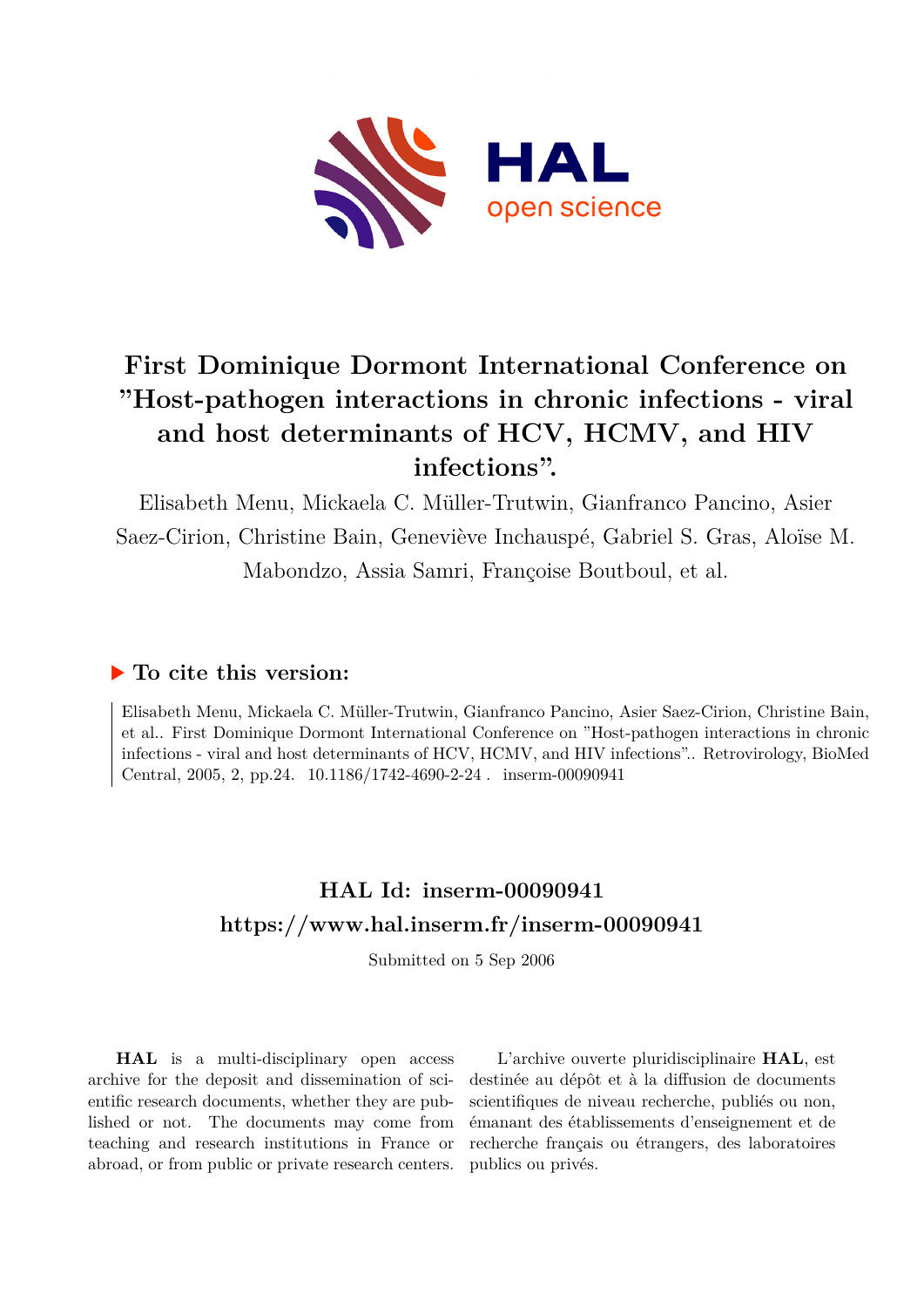## Review **[Open Access](http://www.biomedcentral.com/info/about/charter/)**

# **First Dominique Dormont international conference on "Host-pathogen interactions in chronic infections – viral and host determinants of HCV, HCMV, and HIV infections"**

Elisabeth Menu<sup>1</sup>, Mickaela C Müller-Trutwin<sup>1</sup>, Gianfranco Pancino<sup>1</sup>, Asier Saez-Cirion<sup>1</sup>, Christine Bain<sup>2</sup>, Geneviève Inchauspé<sup>2</sup>, Gabriel S Gras<sup>3</sup>, Aloïse M Mabondzo<sup>4</sup>, Assia Samri<sup>5</sup>, Françoise Boutboul<sup>5</sup> and Roger Le Grand\*<sup>3</sup>

Address: <sup>1</sup>Laboratoire de Biologie des Rétrovirus, Institut Pasteur, 25–28 rue du Dr Roux, 75015 Paris, France, <sup>2</sup>FRE 2736, CNRS-BioMérieu, Immunothérapie des maladies Infectieuses Chroniques, Ecole Normale Supérieure, 46 Allée d'Italie 69 364 Lyon Cédex 07, Fance, <sup>3</sup>CEA, Service de Neurovirologie, UMRE1 Université Paris XI, 18 route du Panorama, 92265 Fontenay-aux-Roses, Cedex, France, <sup>4</sup>CEA, Service de Pharmacologie et d'Immunologie, 91191 Gif sur Yvette cedex, France and <sup>5</sup>Laboratoire d'Immunologie Cellulaire et Tissulaire, INSERM U543 – Université Paris VI Pierre et Marie Curie Hôpital Pitié-Salpêtrière, 83 Bld de l'Hôpital, 75651 PARIS Cédex 13, France

Email: Elisabeth Menu - emenu@pasteur.fr; Mickaela C Müller-Trutwin - mmuller@pasteur.fr; Gianfranco Pancino - gpancino@pasteur.fr; Asier Saez-Cirion - asaez@pasteur.fr; Christine Bain - cbain@ens-lyon.fr; Geneviève Inchauspé - ginchaus@ens-lyon.fr; Gabriel S Gras - gabriel.gras@cea.fr; Aloïse M Mabondzo - aloise.mabondzo@cea.fr; Assia Samri - asamri@yahoo.fr;

Françoise Boutboul - aboutboul@yahoo.fr; Roger Le Grand\* - roger.le-grand@cea.fr

\* Corresponding author

Published: 06 April 2005

*Retrovirology* 2005, **2**:24 doi:10.1186/1742-4690-2-24

[This article is available from: http://www.retrovirology.com/content/2/1/24](http://www.retrovirology.com/content/2/1/24)

© 2005 Menu et al; licensee BioMed Central Ltd.

This is an Open Access article distributed under the terms of the Creative Commons Attribution License [\(http://creativecommons.org/licenses/by/2.0\)](http://creativecommons.org/licenses/by/2.0), which permits unrestricted use, distribution, and reproduction in any medium, provided the original work is properly cited.

Received: 28 February 2005 Accepted: 06 April 2005

#### **Abstract**

The first Dominique Dormont International Conference on "Viral and host determinantsof HCV, HCMV, and HIV infections "was held in Paris, Val-de-Grâce, on December 3–4, 2004. The following is a summary of the scientific sessions of this meeting ([http://www.congres-evenement.fr/](http://www.congres-evenement.fr/ddormont) [ddormont\)](http://www.congres-evenement.fr/ddormont).

#### **Background**

The Dominique Dormont Conferences provide an international forum for the promotion of exchanges between clinicians and fundamental scientists, including team leaders and young researchers, involved in interdisciplinary research on chronic infections. They provide an occasion for researchers with common interests to get together for two or three days of synthesis and intense discussion on the most recent advances in their field, to crystallize new research directions and collaborations. Contacts with young scientists are strongly encouraged during the conference and such exchanges are facilitated by limiting attendance at each conference to 150 participants, on a first-come, first-served basis. The participants include prestigious invited speakers for state-of-the-art introductions to each scientific session, followed by abstractdriven talks, most presented by young investigators. Abstract-driven poster sessions also provide a space for scientific exchanges between team leaders and young researchers. An International Scientific Program Committee establishes the final program and abstracts are selected according to the highest scientific standards.

The Dominique Dormont International Conferences will be held every year on different specific thematic topics related to "Host-Pathogen Interactions in Chronic Infec-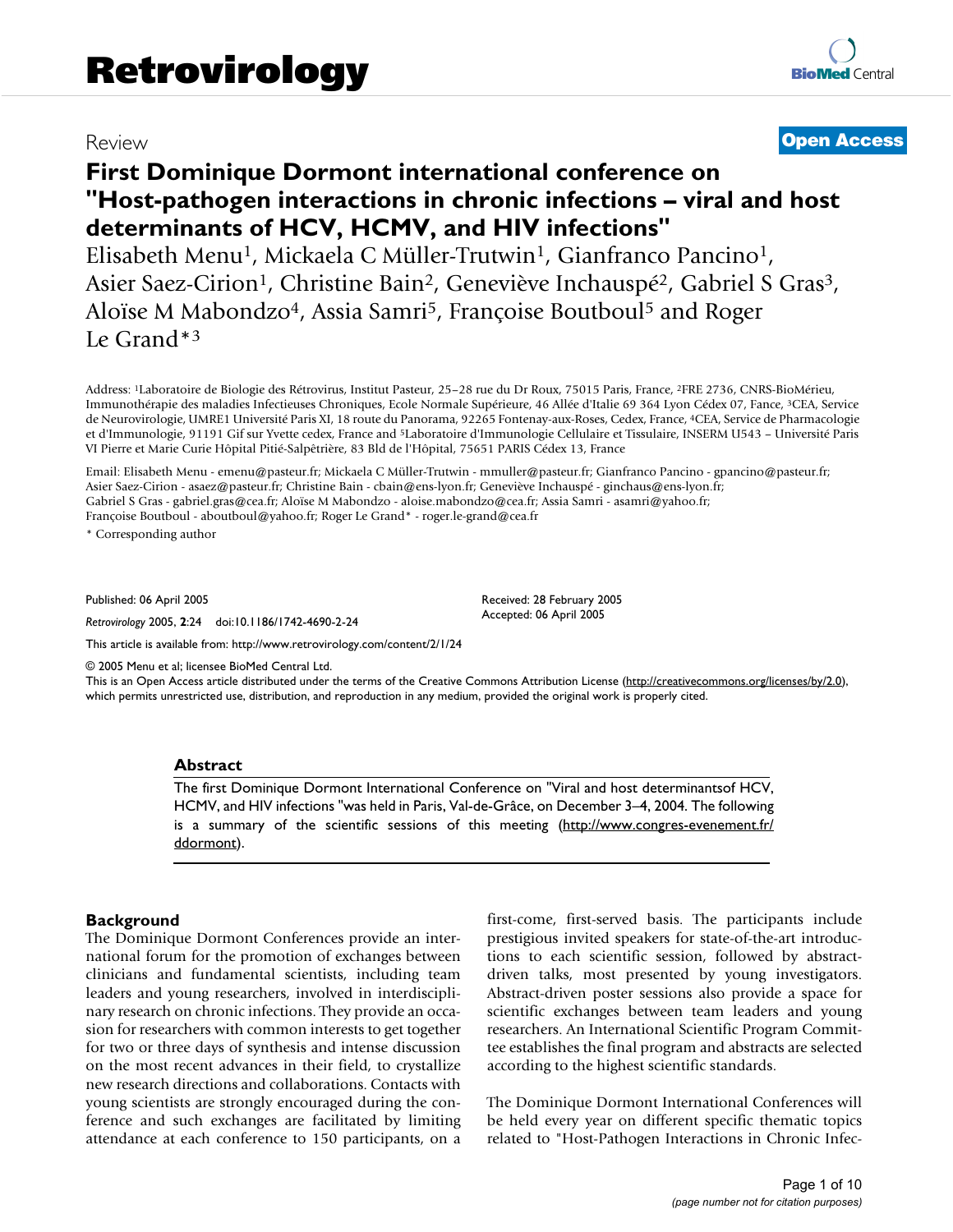tions". In December 2004, the topic of the first conference was "Viral and Host Determinants of HCV, HCMV and HIV Infections", considering the pathogenesis of these chronic viral infections as a priority topic for the development of interdisciplinary research and collaborations between clinicians and fundamental scientists worldwide. The International Scientific Program Committee selected original presentations on six topics of particular interest in the field. Over the course of two days, stimulating exchanges and discussions between team leaders and young researchers, highlighting key issues in this research field, were achieved, raising hopes of opening the way to further international investigations on interactions between host and viral determinants.

#### **Summary of the scientific sessions** *Session 1: Receptor and viral entry*

*Chairs:* F. Arenzana and U. Koszinowski; *Keynote Lecture:* "New aspects on hepatitis C virus replication, assembly and entry into host cells" by R. Bartenschlager.

#### *Factors enhancing viral entry*

Viral entry depends in part on expression of the corresponding cellular receptors. The CD4 molecule has been identified as the receptor for HIV, whereas the identity of the receptors for HCV and HCMV is far from clear. Viruses may also use alternative receptors (e.g. CXCR4 for some HIV strains) or different receptors in different cell types (e.g. epithelial GalCer for HIV). Furthermore, additional molecules (coreceptors) may be required for entry (such as chemokine receptors for HIV, CD13 for HCMV and the scavenger receptor B1 for HCV). Finally, as recently shown, the efficiency of viral entry is conditioned by multiple cellular factors that may enhance infection in *cis* or in *trans*.

Bartenschlager *et al*. presented a review of recent findings on HCV replication. Bartosch *et al*. then discussed their observation that human serum components increase the infectivity of HCV pseudoparticles. These components are primate-specific as sera from chimpanzees and rhesus monkeys increase HCV infectivity whereas sera from rabbits and cows do not. The enhancement of infectivity by serum components has been described for other viruses (Ebola virus). However, for HCV, this effect is not mediated by immunoglobulins or complement, but is instead due to interplay between the HVR1 region of the HCV E2 glycoprotein, SR-B1 and serum HDL. Coating HCV with such serum lipoproteins may also help the virus to evade neutralizing antibodies.

Bomsel *et al*. discussed their observation that HIV-1 transcytosis is more efficient with infected cells than with cellfree virus. They showed that the transcytosis induced by HIV-1-infected cells involves the adhesion-mediating RGD-containing protein. They also showed that the scaffolding protein HSPG Agrin is expressed at the apical epithelial surface and acts as an attachment factor for HIV-1, by interacting with the gp41 P1 lectin site, synergizing binding to the epithelial receptor galactosyl ceramide. GalCer is also expressed in immature dendritic cells (iDCs) and may mediate the internalization of HIV and its transfer to CD4+ cells in a lipid raft-dependent manner, independently of DC-SIGN. The role of DC-SIGN in viral retention and enhancement is not fully understood and depends on the cell line studied. The data presented by Nobile *et al*. suggest that HIV-1 X4 viruses can replicate in iDC and Raji-DC-SIGN cells, but only covertly and slowly. They show that transfer from iDC or DC-SIGN+ to CD4+ T cells occurs during the first few hours after exposure to virus, whereas only replicating viruses (i.e. not single-cycle virions) are transmitted several days after exposure, suggesting that long-term transmission is associated with replication in DC rather than with the retention of infectious particles through DC-SIGN.

#### *The fusion step of entry*

After interaction of the HIV-1 envelope surface glycoprotein with host cell receptors and coreceptors, the fusogenic transmembrane glycoprotein undergoes a series of conformational changes that lead to the insertion of the fusion peptide into the membrane of the target cells, bring the viral and cellular membranes in close proximity, and finally triggering virus-cell membrane fusion. Each of these steps provides an opportunity to prevent viral entry. Several agents targeting viral entry are currently being developed, and one – T-20 or Efarvirtide – has been approved by the US Food and Drug Administration for use as an antiretroviral drug. Tokunaga *et al*. have studied a highly fusogenic proviral HIV1-pL2 clone, with a view to identifying the amino acids responsible for this enhancement of fusion activity. By making recombinant envelopes combining parts of pL2 with parts of the less fusogenic pNL4.3, they identified glycine 36 of gp41 as essential for fusion enhancement. This glycine is conserved in almost all HIV-1 isolates, but not in the prototypic pNL4.3. In pNL4.3, an aspartic acid is found in position 36, preventing the correct formation of the helix hairpin, thereby decreasing fusion activity and infectivity. Interestingly, HIV-1 mutants escaping the effects of the fusion inhibitor T-20 frequently present variations in amino acid 36 of gp41.

Münch *et al*. constructed peptide libraries from the hemofiltrates of patients with chronic renal failure and searched for antiviral peptide agents involved in the innate antiviral response. They identified a 20-residue peptide – VIRIP (virus inhibitory peptide) – that specifically inhibited infection with various HIV-1 isolates. This peptide, corresponding to a C-terminal fragment of 1-antitrypsin (the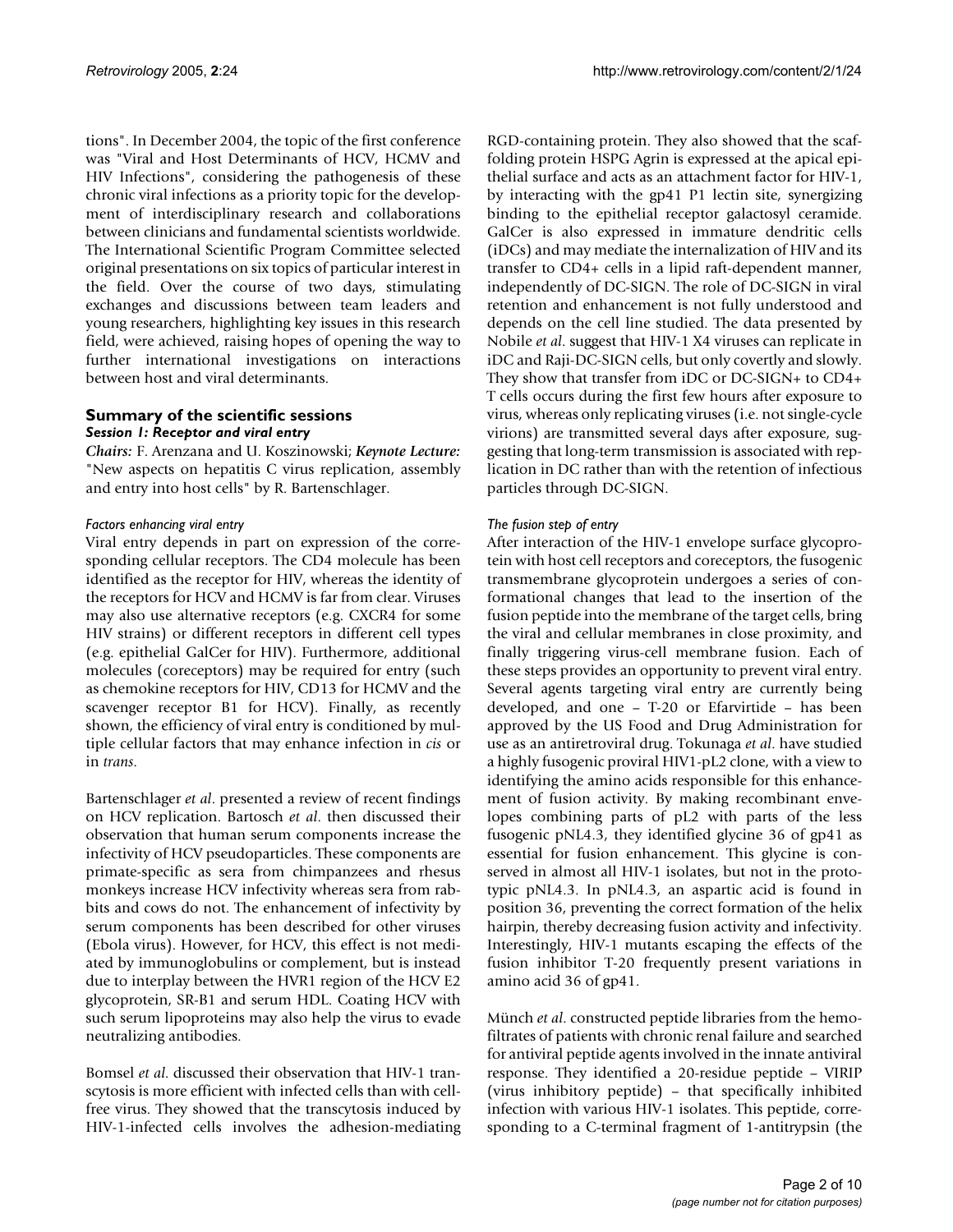most abundant circulating serine protease inhibitor), seems to exert its antiviral effects by direct interaction with the gp41 fusion peptide.

Hovanessian *et al*. identified a caveolin-1-binding motif within the ectodomain of gp41. This motif is conserved in all HIV-1 isolates and seems to be functional, as gp41 is found complexed with caveolin in infected cells. These researchers designed peptides (CBD1) corresponding to the consensus domain of gp41 and showed that these peptides bound caveolin-1 specifically. The peptides also elicited the production of specific anti-CBD1 antibodies, which inhibited the infection of primary CD4 cells by laboratory and primary HIV-1 isolates. The antibodies act at two different steps: they prevent the infection of cells by HIV particles and aggregate gp41 at the plasma membrane of HIV-1-infected cells, resulting in the production of defective particles. Unlike other gp41 epitopes, the CBD1 epitope is not a transient conformational epitope.

#### *Receptors and signaling*

Does the interaction between HIV-1 envelope glycoprotein and cell receptors, including the chemokine receptors CCR5 and CXCR4, for viral entry induce signals relevant to viral replication and cell function? This is a key issue in this field. Chakrabarti *et al*. presented convincing data showing that X4-tropic Env gp120, whether monomeric or in its natural conformation on inactivated HIV-1 virions, triggers a signaling array similar to that induced by SDF-1, the natural ligand for CXCR4, in unstimulated primary CD4 T cells. At concentrations (200 nM) close to the Kd for CXCR4, HIV-1 gp 120 efficiently activates Ga proteins and induces calcium mobilization, and activation of the MAP and PI3 kinase pathways. Inactivated virus and gp120 trigger CXCR4-dependent actin cytoskeleton rearrangements and cell chemotaxis. Thus, gp120 may function as a chemokine, inducing structural and functional changes favoring viral entry and replication, and may affect the trafficking and functional responses of unstimulated CD4+ T cells. The interactions between CD4 and CCR5 at the plasma membrane and their role in HIV-1 entry were explored by F. Bachelerie and coworkers, using FRET on living cells transduced with both receptors. The results of this group suggest that the two molecules are colocalized on the cell membrane, where they interact in a stable fashion. The disruption of this interaction inhibits R5 HIV-1 infection. The same team also presented data on the relationships between CCR5 activation, signaling and β-arrestin-mediated endocytosis and chemotaxis, suggesting that different CCR5 structural determinants may be involved in these responses.

#### *Session 2: Viral sanctuary*

*Chair:* R. Pomerantz; *Keynote Lecture:* "HIV residual disease: The main barrier to viral eradication in the era of HAART" by *R. Pomerantz*.

Roger Pommeranz introduced the session with his keynote speech on "Viral reservoirs as major obstacles for viral eradication despite effective highly active antiretroviral therapy (HAART)". The combination of at least 3 different antiretroviral drugs in the clinical management of HIV-1 infection has improved the prognosis of HIV-1 infected patients. However, despite this therapy, HIV-1 has not been eradicated, at least partly due to latent HIV-1 replication occurring in the resting TCD4+.

#### *Combination therapy to induce out of latency*

The HIV-1 replication cycle includes a large number of possible stages for latency and persistence. Two mechanisms have been described: pre-and post-integration into the human genome. A large body of data has accumulated to indicate that the cells of HIV-1- infected patients may contain proviral DNA but produce only a small amount of viral RNA. In pre-integration HIV-1 latency, differences in latently infected cells may be observed, depending on the severity of disease. The virus may maintain cellular latency via various molecular mechanisms, which may depend on cell type. Understanding the basis of viral latency would make it easier to design new strategies for viral eradication. Because resting CD4+ T-cells are a major component of the reservoir of circulating cells in vivo, Pomerantz suggested that persistently infected cells should be activated in order to purge the viral reservoirs, making it then possible to control the production of new viruses by HAART. For example, IL-2 treatment could be combined with d4T/ 3TC/Efavirenz; or treatment with OKT3 anti-T cell receptor monoclonal antibody could be combined with ddI. However, experimental data have shown viral rebound after cell stimulation with IL-2, for example. The new viruses produced upon activation came from follicular dendritic cells, lymph nodes, cells in sanctuary sites and other tissues. Most of the HIV produced from reservoirs and during rebound are defective in the V3 sequence of the HIV-1 envelope gene. Resting cells reflect the state of the immune system. In contrast to the results obtained with IL-2, therapeutic strategies based on the stimulation of cells with IL-7 associated with HAART have yielded promising results. IL7 alone is indeed a more potent activator of latent infected cells than IL-2. Most of the newly produced viruses had a CXCR4 and CCR5 phenotype.

Although these approaches show promise for circulating resting CD4+ T-cells, new strategies must be defined to target novel pharmacological drugs to viral sanctuaries such as the brain or testes. A combination of both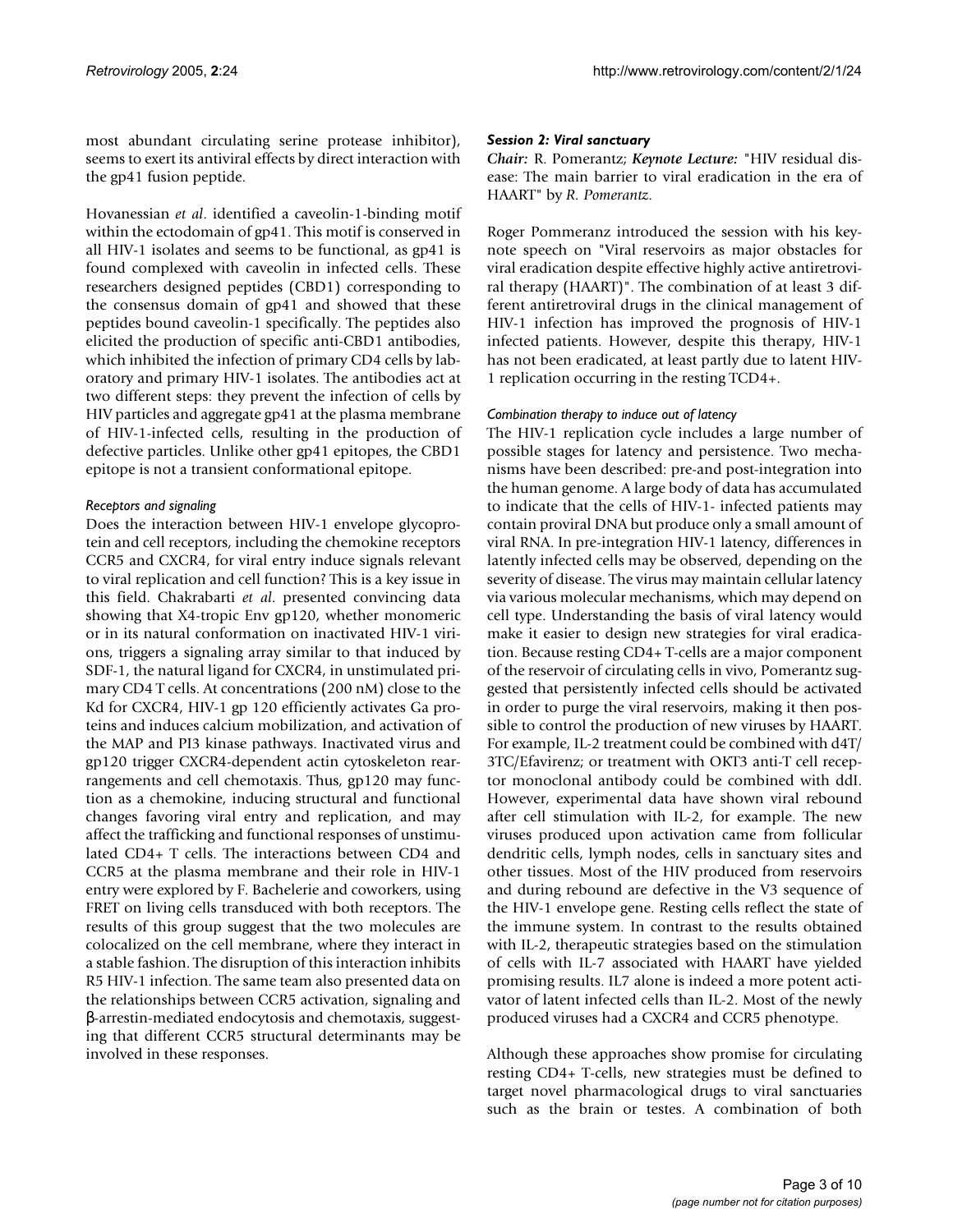approaches may facilitate eradication of the viral reservoir in HIV-1-infected individuals.

Massips et al. have followed three HIV-1-infected patients with viral loads below the detection threshold and who have been on HAART for 7 years. Viral DNA was detected in the memory and naive CD4+ T-cell subsets and in CD14+ monocytes, but not in CD56+CD3-NK cells. Phylogenetic analysis demonstrated that the various types of blood cell in two of the three patients harbored genetically different quasispecies. This suggests that the virus populations within each type of blood cell evolved independently and may originate from difference sources (differences in CXCR4 and/or CCR5). Real cellspecific compartmentalization of residual virus populations is thus observed in patients on HAART. For instance, in one of the three patients investigated, CCR5 variants were found in naive CD4+ T-cells and in memory CD4+ T cells. However, both CXCR4 and CCR5 variants were present in CD14+ monocytes. In another HIV-1-infected patient, CXCR4 variants were found in CD14+ monocytes and in naive CD4+ T cells, whereas both CXCR4 and CCR5 variants were found in resting memory CD4+ T cells.

Ivan Hirsh et al. reported that CCR5 HIV-1 variants predominantly infect CD62Lnegative memory T cells, which selectively express the CCR5 receptor. The predominance of CXCR4 HIV-1 variants in less differentiated memory CD4+ T cells may be related to their activation state, as suggested by the expression of both CD45RA and CD45RO molecules on their membrane. In addition, most viruses isolated from peripheral blood resting cells of HIV-1-infected patients with levels of viral RNA in plasma below the detection threshold have few mutations conferring drug resistance. The CCR5 HIV-1 variants, which predominantly infected memory T cells, were found to be resistant to nucleoside reverse transcriptase inhibitors (NRTIs) such as zidovudine and lamivudine. As pointed out by J. Ghosn and colleagues, resistance mutations acquired by HIV-1 during primary infection may correspond to the dominant viral population, and are archived in cellular reservoirs at an early time point, despite treatment. In summary, virological failure in the resting memory CD4+ T cells, the emergence of a dominant pool of HIV-1-resistant virus very early in primary infection and the difficulties involved in getting drugs into viral sanctuary sites, once again raise questions as to the best combination of approaches for eradicating HIV-1 from infected individuals.

#### *HCV and IFN-alpha*

Feray et al. reported the effect of interferon-alpha in patients infected with hepatitis C virus (HCV). Differences in the composition of HCV quasispecies between plasma and peripheral blood mononuclear cells (PBMCs) suggest that PBMCs support viral replication. The frequency of compartmentalization in 119 naive patients chronically infected with HCV was determined and found to be correlated to virological response to inteferon-alpha. A significant proportion of HCV patients responding well to IFNalpha treatment were found to be coinfected with variants not found in plasma. This relationship was independent of route of infection, plasma genotype and duration of infection.

#### *Session 3: Restriction of viral replication*

*Chairs:* B. Cullen and D. Moradpour; *Keynote Lecture:* "Defensive arts: innate intracellular immunity against retroelements" by *D. Trono*.

#### *Innate and adaptive immunities to HCV in the host*

Most viral infections are successfully controlled by conventional innate and adaptive immune responses developed by the host. Viruses such as HIV, HCMV and HCV are able to persist in their host in the long term thanks to multiple strategies aimed at shutting down antiviral defenses. However, one major difference between HIV and HCMV on the one hand, and HCV on the other, is that HCV infections may, in some cases, resolve spontaneously or under treatment. Critical immunological events may thus take place early in viral infection that lead to viral clearance. Our understanding of these early events in the antiviral immune response has led to great efforts in recent years to diagnose HCV infection during the acute phase. This trend was illustrated by the two presentations on HCV in this session. F. L. Cosset focused on the analysis of neutralizing antibodies in a cohort of 17 individuals acutely infected with a single nosocomial outbreak strain of genotype 1b HCV. Neutralizing activity, evaluated by assessing the ability of the patients' sera to inhibit the infection of HuH7 cells by HCV pseudotyped particles, was monitored, together with viral load and phylogenetic analysis of the predominant viral strains was also carried out. The patients studied could be divided into two subgroups on the basis of the infecting genotype 1b strains. Group 1, infected with strain A, showed a very large decrease in viral load within nine weeks of infection whereas group 2, infected with strain B, maintained high viremia. One major finding of this study was that group 1 patients display potent neutralizing activity that is inversely correlated with viremia. The sera from group 2 patients were found to facilitate infection with HCVpp rather than neutralizing such infections. This study strongly suggests that neutralizing antibodies are involved in the control of HCV infection – an observation in apparent contradiction with recent reports [1-3] and with data reported by C. Bain in this same session. Bain's study was performed on a cohort of seven intravenous drug users acutely infected with genotype 3 HCV treated with pegylated IFN-alpha. In this study, the neutralizing activ-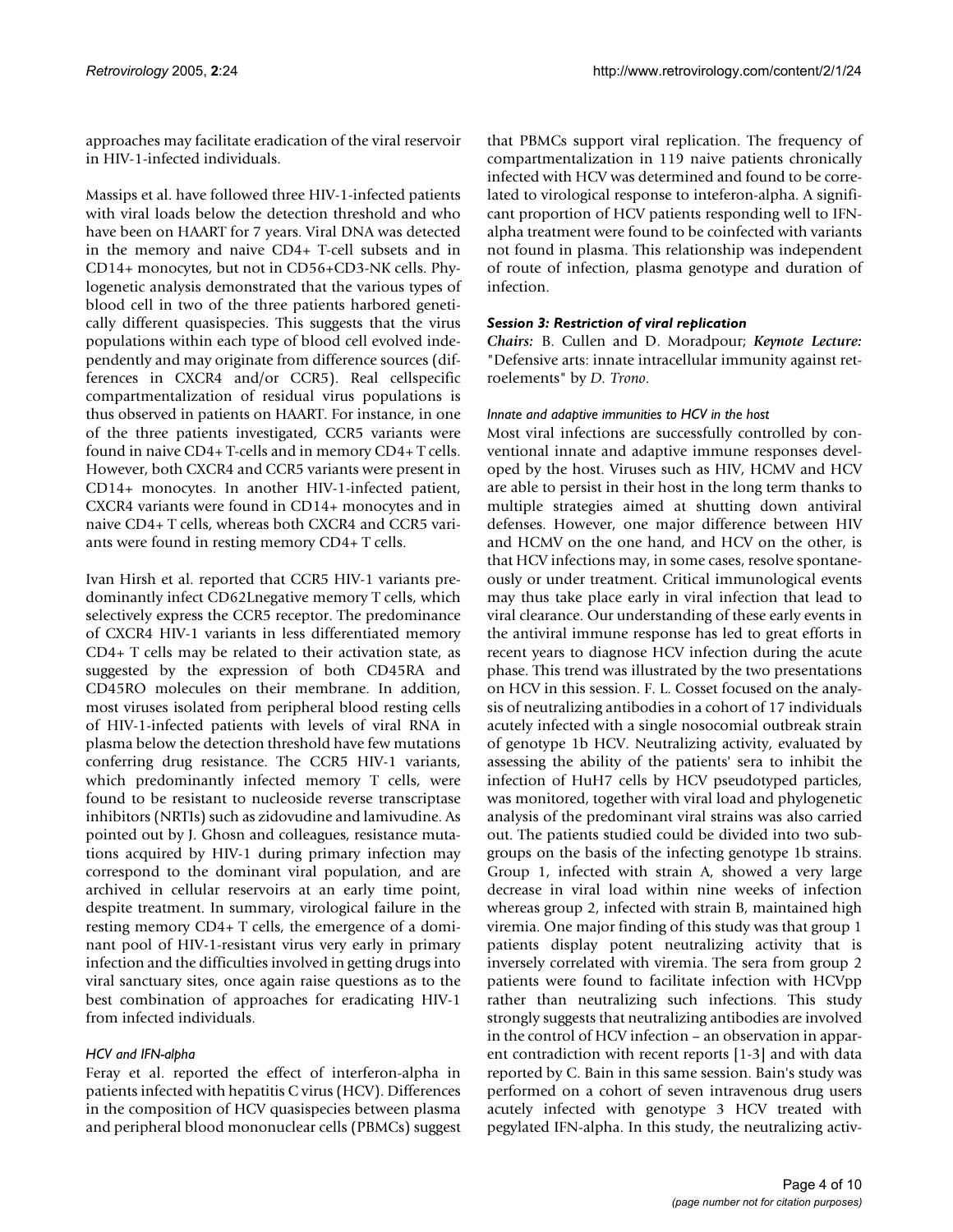ity of the patients' sera neatly paralleled titers of antibodies specific for the envelope E2 glycoprotein. However, these neutralizing antibodies were found both in patients who responded to antiviral therapy and in those who did not, calling into question the role of neutralizing antibodies in therapeutic resolution of acute HCV infection. Longitudinal analysis of T-cell immune responses did not result in the identification of immune correlates of the therapeutic resolution of acute HCV infection. T-cell responses were surprisingly weak throughout follow-up, as shown by comparison with recently published data [4,5] but were improved by treatment with immunomodulators. The initiation of IL-2 treatment strongly increased not only the vigor, but also the breadth of HCV-specific immune responses, revealing significant reactivity to the newly described alternative reading frame protein (ARFP) of HCV, in particular. However, therapeutic recovery from HCV infection could be achieved in the presence of T-cell suppressive mechanisms, suggesting that the presence of immunosuppressive T cells is not in itself responsible for therapy failure and subsequent chronic infection and that these cells probably modulate detrimental immune responses to maintain persistently low levels of liver inflammation in chronic HCV infection. The existence of immune responses to ARFP provides further evidence that this protein is synthesized in natural HCV infection and, like conventional HCV antigens, is expressed during the early steps of HCV infection. Together with published studies, these two presentations highlighted the difficulties involved in identifying immune correlates of viral clearance in a viral infection that may resolve spontaneously.

#### *Intrinsic host immunity to HIV*

In contrast to what has been reported for HCV, some HIVinfected individuals may control disease progression, but they never eliminate viral infection altogether, suggesting that the conventional immune system is unable to control viral replication. In addition to conventional innate and acquired immune responses, complex organisms have developed so-called "intrinsic" immunity, mediated by constitutively expressed restriction factors that efficiently prevent or limit viral infections [6]. Two major classes of factor have been shown to restrict retroviral infections by blocking incoming retroviral particles (Fv1 and TRIM5a) or by the specific deamination of dC residues to generate dU, leading to the hypermutation of viral DNA and blocking viral replication (APOBEC3; class: cytidine deaminases). Obviously, viruses have evolved strategies to overcome these restriction mechanisms. D. Trono, in the opening lecture of the session, summarized recent data on the cytidine deaminase superfamily, mostly focusing on APOBEC3G [7]. This restriction factor, primarily found in T lymphocytes and macrophages, is packaged into HIV virions in the absence of Vif protein, via specific interaction with the NC/p6 domain of the Gag polyprotein precursor (B. Cullen) or non-specific RNA binding [8]. Upon the infection of new target cells, APOBEC3G deaminates the nascent minus strand DNA, resulting in a less stable uracyl-containing minus-strand DNA, which is degraded or yields hypermutated plus-strand DNA liable to encode defective viral proteins. In the presence of Vif, APOBEC3G is targeted for proteasome degradation. Bet protein, derived from primate foamy virus, can partially rescue Vifdeleted virions (B. Cullen). APOBEC3G has been shown to block a wide range of retroviruses and unrelated viruses such as hepatitis B virus (HBV) [9]. If hepatoma HuH7 cells are cotransfected with a plasmid containing the HBV genome and a plasmid encoding APOBEC3G, intracellular levels of core-associated HBV DNA are significantly lower than those in cells transformed with the viral genome alone. Although this effect is inhibited by HIV-1 Vif, catalytically inactive APOBEC3G continues to have an inhibitory effect on HBV DNA, suggesting that APOBEC3G may act on HBV and retroviruses via different mechanisms. However, one unresolved question concerns the potential relevance of such an interaction as APOBEC3G is expressed in lymphoid cells and HBV mostly infects hepatocytes. Anti-HIV-1 treatments targeting Vif protein may eventually come out of this work.

### *RNAi targeted to HIV*

R. Benarous presented work on another antiretroviral strategy, the use of RNA interference to block the interaction between HIV integrase and a cellular protein, the lens epithelium-derived growth factor/transcription coactivator p75 (LEDGF/p75) protein. HIV-1 replication is strongly inhibited by the presence of siRNA targeting the 3' end of the LEDGF coding region, suggesting that this protein is required for HIV infection. Further experiments with HIV integrase (Gln168) mutants displaying defective HIV-1 DNA integration, demonstrated the involvement of LEDGF in the targeting of integrase to chromosomes. HIV-1 can infect the central nervous system (CNS), where it causes progressive cognitive and motor dysfunctions. Astrocytes have been shown to be target cells for HIV-1 in the CNS but these cells allow only limited replication of HIV-1. They can also be infected with HIV-1 *in vitro* but such infections are generally of very low and transient productivity, suggesting that astrocytes may contain a factor that restricts HIV-1 replication.

#### *Rev and RNA transport*

In this session, S. Kramer-Hämmerle reported an abnormal distribution of HIV-1 Rev in astrocytes, with a blockade of its nucleocytoplasmic shuttling function leading to the inhibition of nuclear export of HIV-1 mRNAs. Using a cDNA library from astrocytes, a double-hybrid strategy in yeast and then in mammalian cells, Kramer-Hämmerle identified a cellular factor – 16.4.1 – that colocalized with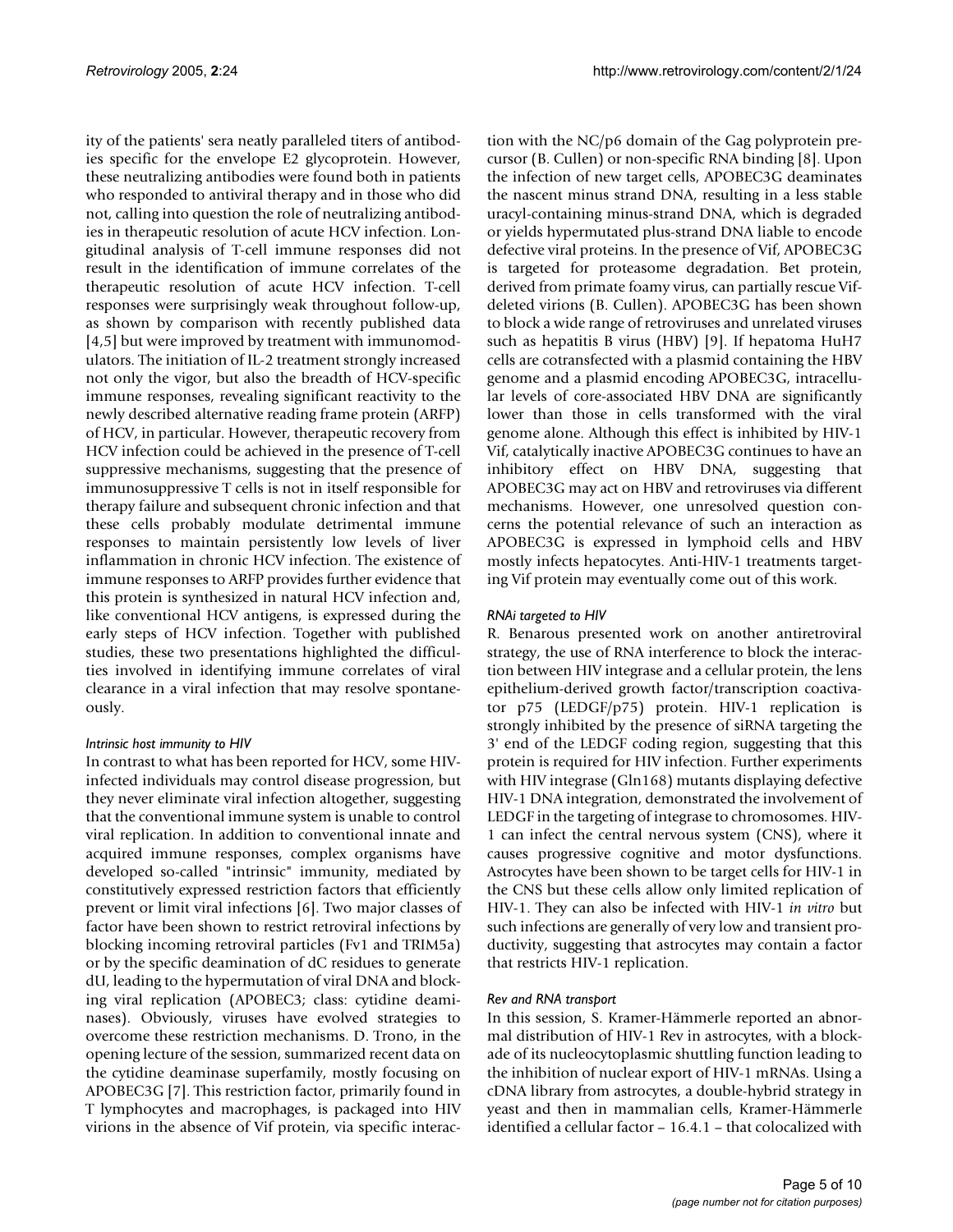Rev in transfected cells. This factor also interacted with an exportin, CRM1, a member of the karyopherin family of nucleocytoplasmic transport factors and a cellular cofactor for the Rev-dependent export of HIV-1 RNAs. 16.4.1, which is probably part of a larger protein, reduces Rev activity. These data illustrate the huge diversity and complexity of mechanisms developed by these two viruses for the establishment of chronic infection. However, these two viral infections differ primarily in that HCV-infected patients, unlike HIV-infected patients, may recover spontaneously from infection. This may explain why the study of conventional immune responses has always been a major research field for HCV whereas HIV research is gradually turning to the investigation of more intrinsic interactions between host and viral proteins.

#### *Session 4: Viral infection and innate immunity*

*Chairs:* C. Soderberg-Naucler & L. Zitvogel; *Keynote Lecture:* "Immunopathology of prion infection" by *A. Aguzzi*

#### *Prions*

This session began with a keynote lecture by A. Aguzzi, presenting data on two aspects of prion infection. He first presented an immunointervention strategy for modulating the course of scrapie in mice, based on a chimeric PrP molecule consisting of two PrP fused to the constant fragment of an IgG (PrP-Fc2). The aim was to interfere with the PrPsc – PrPc interaction, which results in there being two PrPsc conformers and spreads "infection", as a means of limiting disease. Aguzzi's team hypothesized that an Fclinked dimer of PrPc would interact with PrPsc without transconformation, thereby blocking prion progression. Such an interaction was demonstrated to exist as PrP-Fc2 precipitated PrPsc from diseased brains. Crossing WT mice and transgenic mice expressing PrP-Fc2 delayed the onset of scrapie (by up to 150 days) and decreased PrPsc accumulation. Moreover, PrP-Fc2, which normally settles in the bottom layer of membrane fraction gradients, was redistributed to the raft layer, which is the site of PrPsc is in infected brain preparations. Nevertheless, the delay in scrapie onset may not be entirely due to higher levels of PrPsc clearance through the reticulo-endothelial system, as the Fc fragment was deleted from its FcgR interaction site. These encouraging data led to the transfer of PrP-Fc2 into WT mice brain via lentiviral vector, which conferred clinical resistance to scrapie for up to 265 days. The PrP-Fc2 transferred by the lentivirus decreased astrogliosis in the injected hemisphere whereas the contralateral hemisphere continued to displaye strong GFAP reactivity. The PrPsc signal was cleared only near the injection site. The protection conferred by PrP-Fc2 requires central expression, as peripheral injection is not protective, although PrP-Fc2 expression can be targeted to oligodendrocytes, a cell type not infected by prions, in the periphery.

Aguzzi then rapidly presented data for transgenic mice displaying targeted tissue-specific expression of lymphotoxin antibody. In these mice, which displayed tertiary lymphoid tissue development in the liver, the kidney or the pancreas, the replication responsible for infectivity occurs in these organs. This raises questions of food safety, if animals with inflammation sites are used for meat, but may also open up new possibilities for the use of peripheral preventive strategies such as PrP-Fc2 injection during the invasion phase of spongiform encephalopathies.

#### *NK cells and HCV, HIV, and HCMV*

The session then moved on to more conventional viruses and dealt with the effects of HCV, HIV and HCMV actions on natural killer cells and monocytes/macrophages. U. C. Meier presented comparative data on NK cell modulation in response to HCV and HIV infection. The major subpopulation of NK cells in uninfected humans is CD3-/CD56 dim NK cells. These cells are highly cytolytic and display strong NK receptor expression, and low levels of trafficking and cytokine production. The minor CD3-/CD56 bright subpopulation displays the opposite phenotype with respect to these characteristics. In response to HCV and HIV infections, the number of NK cells in the blood decreases and there is a shift toward the CD56 bright subpopulation, with no change in CD57 expression on NK cells. This results in a decrease in the percentage of perforin-bright NK cells in favor of perforin-dim cells. In HCV patients, this decrease was shown not to correspond to NK cell accumulation in the liver. The response of NK cells to HCV and HIV infections differed in that interferon production under IL12 + IL18 stimulation decreased in the NK cells of HIV patients but increased in those of HCV patients. The decrease in frequency of NK cells may be the consequence of a loss of IL15 expression, as the serum concentration of this cytokine is low in both infections, or of an impaired response to the IL15 survival signal. Such an impaired response to IL15 was demonstrated only in HIV infection, in terms of survival and cytolysis.

#### *HCV, HCMV and monocyte activation*

Assessment of the effect of HCV and HCMV on monocyte activation and differentiation as a means of estimating viral persistence was the subject of two talks, by P. Balard and S. Gredmark. HCV persistence is thought to be associated with a Th2 bias, which is demonstrated by a decrease in IL-12 production and an increase in CD36 membrane expression on monocytes. Chêne *et al*. showed that HCV core protein induces the overproduction of PGJ2 by the PLA2 – Cox2 cascade, with Cox2 overproduced. PGJ2 is a ligand for PPARl, which is activated in HCV-core-treated monocytes, and involved in CD36 and IL-12 modulation. These results are consistent with the notion that the HCV present in the patient's serum may establish a chronic infection by inducing an M2 orientation of monocyte acti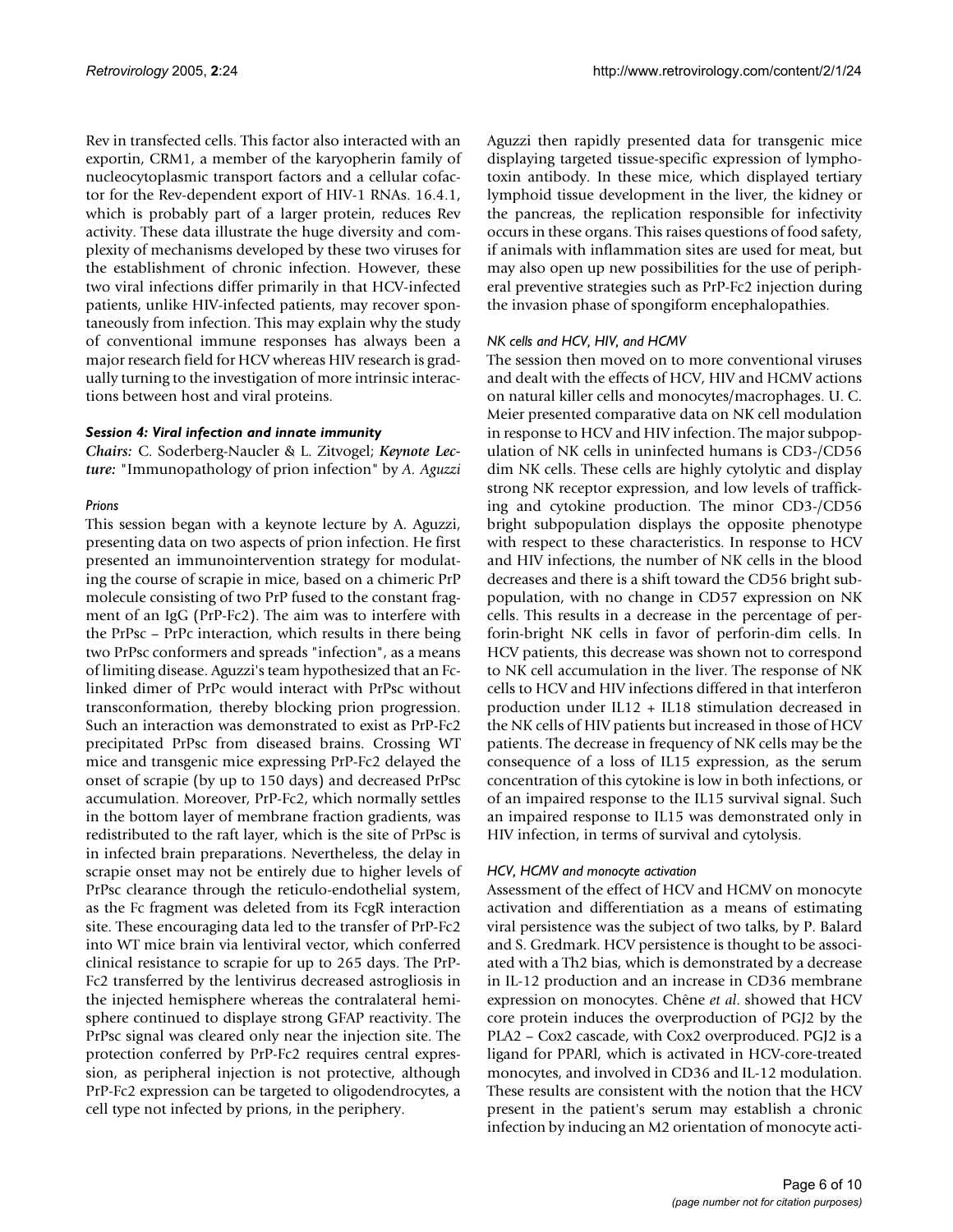vation, leading to a biased T-cell response. Monocytesmacrophages are also critical to HCMV infection, as this virus can be reactivated *in vitro* from macrophages. HCMV strategies for escaping immune surveillance include decreases in the expression of MHC class I and class II molecules, the impairment of T-cell activation, and a decrease in NK cell-mediated lysis. Gredmark *et al*. found that a suspension of HCMV inhibited the differentiation of monocytes into mature macrophages, resulting in the production of monocytoid cells with impaired migration and phagocytosis and low levels of β-chemokine production. This inhibition was achieved with inactivated HCMV, but not with HCMV suspension supernatant; nor was it reproduced with HIV or measles virus. The viral effector was identified as the gpB protein of HCMV, which binds to CD13 and signals by means of Ca2+ flux, through this receptor. CD13 is an N-aminopeptidase involved in monocyte-macrophage adhesion and migration. Using monoclonal CD13 antibodies, Gredmark were able to mimic or to anatagonize the effect of HCMV on macrophage differentiation, depending on the clone used.

These two talks strongly suggested that monocytes-macrophages are, together with NK cells, a major target for the prevention of viral persistence and infection chronicity. However, viruses may use several different strategies, involving numerous mechanisms to establish chronic infections.

#### *Session 5: Chemokines and inflammatory cytokines*

*Chairs:* K. Klenerman and G. Poli; *Keynote Lecture:* "CD4 T-cell homeostasis in HIV infection: role of the thymus" by R. Sekaly.

#### *CD4 T-cell homeostasis in HIV infection: role of the thymus*

In chronic viral infections, CD4+ T-cell responses are associated with disease control. R. Sekaly reported stronger proliferative HIV-specific CD4+ T-cell responses in aviremic than in viremic patients. Long-term CD4+ T-cell memory depended on IL-2-producing CD4+ T cells whereas cells producing only IFN-γ were short-lived. Sekalt characterized the *ex-vivo* phenotype of CD4+ T cells in more detail by genomic and proteomic analysis, and identified genes differentially expressed along the CD4+ T-cell differentiation pathway: 1) TOSO, which inhibits Fas- and TNF-mediated apoptosis, and PIM2 and DAD1 were more strongly expressed in naive and central memory CD4+ T cells than in effector/memory and effector CD4+ T cells. These genes were also expressed more strongly in samples from healthy donors than in samples from viremic patients; 2) Conversely, Rab27a, which indicates the activation state of T-cell maturation, was expressed more strongly in effector and effector/memory CD4+ T cells than in naive and central memory CD4+ T cells. These data provide new insights into CD4+ T-cell homeostasis during HIV infection.

#### *Cytokine production in the livers of HCV+HIV- and HCV+HIV+ individuals*

As cytokines play a crucial role in controlling the immune responses against viral persistence, G. Paranhos-Baccala *et al*. measured intrahepatic levels of IFN-gamma, TNFalpha, TGF-β, IL-2, IL-4, IL-8, IL-10 and IL-12p40 by realtime PCR in 12 HCV+HIV- and 14 HCV+HIV+ individuals. They showed that the detection rates for individual cytokines were higher for the HCV+HIV- group than for the HCV+HIV+ grou. However, only the detection rates for TNF-alpha, IL-8 and IL-10 differed significantly between the two groups. Moreover, median levels of IFNgamma, IL-8 and IL-10 were significantly higher in the HCV+HIV+ group. This study demonstrated the existence of a global defect in cytokine signaling in HCV+HIV+ individuals, which may contribute to HCV persistence.

#### *HIV interactions with other pathogens in coinfected human lymphoid tissues*

Recent epidemiological studies have reported examples of of the inhibition of HIV replication by microbial interactions. In a study of *ex vivo* -infected human lymphoid tissue, L. Marogolis *et al*. showed that two microbes (measles virus (MV) and *Toxoplasma gondii* (TG)) inhibited the replication of both CXCR4-tropic (X4) and CCR5-tropic (R5) HIV-1. This inhibitory effect was particularly marked for R5 virus and was mediated by a parasite-encoded cyclophilin, C18, in TG-infected tissues, and by a CC chemokine, RANTES, in MV-infected tissues. These microbes were also found to display a moderate cytopathic effect on lymphocytes, decreasing the number of R5 and X4 HIV-1 targets in co-infected tissue. This study highlighted the crucial role of the cytokine/chemokine network in interactions between microbes in the human host.

#### *Early induction of an anti-inflammatory environment may temper Tcell activation during SIVagm infection*

During primary SIVagm infection, African green monkeys (AGM) can display a transient decline in CD4+ T-cell counts together with transient T-cell activation until the end of primary infection. Cytokine gene expression was assessed in a longitudinal studycarried out by Ploquin et al., before infection and at intervals of two to three days during primary infection (PI), and then regularly until day 430 postinfection. The following observations were made in SIVagm-infected AGMs: 1)A significant increase in TGFb1 and Foxp3 gene expression beginning in the first week after infection, coinciding with expansions of the populations of CD4+CD25+ and CD8+CD25+ T cells; 2) An increase in IL-10 gene expression during the 2nd and 3rd week p.i, with no change in TNF-alpha gene expression at any point in the study; 3) Changes in the plasma concen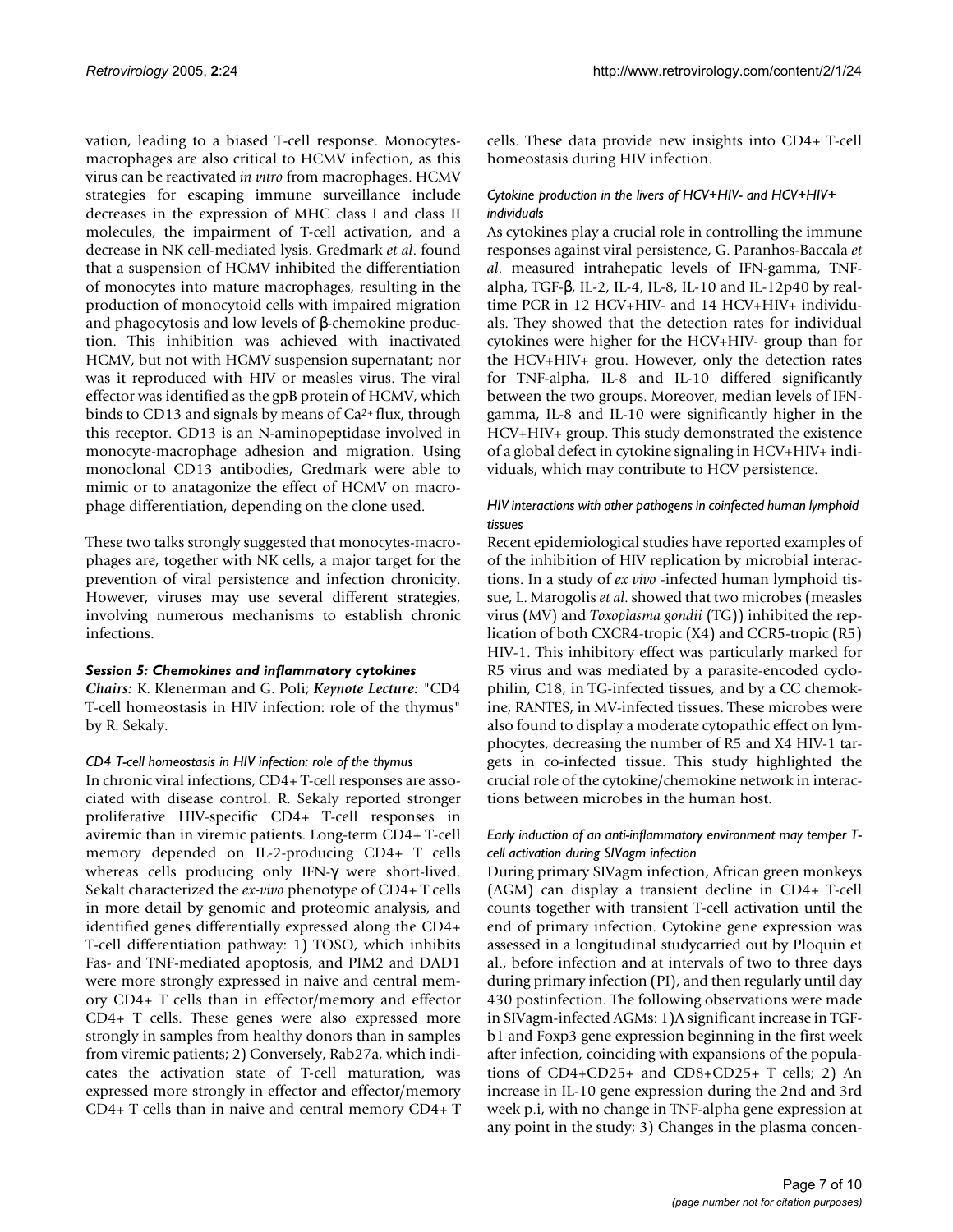tration of cytokines correlated with gene expression changes. In conclusion, the harmful generalized immune activation levels observed during the post-acute phase of SIVagm infections may be controlled by the early induction of anti-inflammatory cytokines, as observed in this study.

#### *HIV infection: role of IL-7 in immune reconstitution after HAART or HAART plus IL-2 and preclinical assessment of its therapeutic potential*

As plasma IL-7 levels are negatively correlated with CD4 counts during HIV disease progression and antiretroviral therapy, J. Theze suggested that IL-7 is part of a feedback loop regulating the size of the CD4 pool. In this study, plasma IL-7 levels at the start of HAART were found to be positively correlated with an increase in CD4 counts during the first two years of HAART. Plasma IL-7 concentrations increased in HIV-infected patients receiving HAART plus IL-2. Theze assessed the therapeutic potential of IL-7 by studying IL-7R expression in CD4 and CD8 T lymphocytes from three groups of patients (group 1: naive for antiretroviral therapy (plasma viral load > 10,000 copies / ml and CD4 count  $> 350$  cells /mm<sup>3</sup>); group 2 : HAARTtreated patients with  $CD4 > 400$  cells/mm<sup>3</sup> and plasma viral load < 50 copies /ml; group 3: HAART-treated patients with CD4 counts remaining low (CD4 < 250 cells /mm<sup>3</sup>) despite good control of plasma viral load (< 50 copies /ml)). The major findings of this study were: 1) CD127 was less strongly expressed on CD4 lymphocytes from group 1 and group 3 patients than on those from group 2 patients; 2) CD8+ lymphocytes from HIVinfected patients were mostly CD27-CD45RO+ and CD27-CD45RO-; 3) High viremia was correlated with IL-7R dysfunction, whereas HAART-treated patients recovered a functional IL-7R. These concluded that the IL-7/IL-7R system plays a role in HIV disease and that IL-7 could be used in immune interventions to treat HIV infection.

#### *The HIV-1 mediated induction of ET-1 in the CNS increases the secretion of markers of blood-brain barrier failure, which are altered by HIV-1 protease inhibitors, nelfinavir*

N. Didier *et al*. suggested that endothelin-1 (ET-1) is involved in the neuropathogenesis of HIV-1 infection because ET-1 levels have recently been shown to be correlated with the degree of encephalopathy in HIV-1-infected individuals. Using a model of the blood-brain barrier (BBB), N. Didier *et al*. showed that the production of ET-1 by brain endothelial cells in response to HIV-1 leads to disruption of the BBB by the pro-inflammatory cytokines (IL-1, IL-6 and IL-8) produced by astrocytes. As proteases play an important role in inflammatory processes, nelfinavir decreases the level of cytokine secretion, and may therefore be useful in HAD.

#### *Session 6: Dendritic cells and activation of T-cell antiviral responses*

*Chairs:* B. Autran & A. Hosmalin; *Keynote Lecture:* "Combat between cytomegalovirus and dendritic cells in T-cell response" by *C. Davrinche*;

#### *Combat between cytomegalovirus and dendritic cells in the T-cell response*

During HCMV infection, innate (apoptosis, IFNα/β, complement, NK cells and dendritic cells) and adaptive (CD4+, CD8+ and antibodies) immune responses are generated. The main target proteins for CD4 and CD8 T cells are IE1 and pp65 (early proteins). In a model consisting of dendritic cells (DC) cocultured with HCMVinfected fibroblasts, C. Davrinche showed that the fibroblasts rapidly became apoptotic. The DC acquired pp65 from infected fibroblasts via a mechanism requiring cellto-cell contact and, after 6 hours, DC produced TNFα and IL6. In the presence of PBMC, a large number of pp65-specific CD8 T cells were generated and a peak of IFNγ production was observed 24 h after incubation. DC maturation (upregulation of CD83) was induced by incubation with HCMV-infected fibroblasts, and a peak in CD83 expression was observed after 6 h, with levels decreasing after 48 h and 72 h. This maturation seems to be a prerequisite for efficient T-cell stimulation. C. Davrinche has identified a soluble factor (TGF-β) secreted at a late stage of HCMV infection in fibroblasts that downregulates CD83. He has also shown that the IL10 homolog carried by HCMV interferes with DC maturation and cross-presentation. Overall, the results presented suggested that cross-presentation must occur soon after infection by HCMV to prevent the soluble factor-mediated viral escape mechanism. This may explain why the main target proteins for T-cell responses are IE1 and pp65, which are available early in infection.

#### *HIV-1-induced dysfunction of naive CD8+ T cells*

D. Favre showed that in the SCID-hu thymus/liver mouse model, HIV infection of the thymus resulted in a CD8 functional defect due to impaired signaling via the TCR complex, with effects on calcium flux and IL-2 responses (cytokine production and proliferation). After the transplantation of a human thymus/liver graft in SCID mice, thymocytes from SCID-hu mice were infected in week 18 with HIV-1 NL4-3, BaL, or primary stocks and the infected animals were compared with mock-infected animals. HIV infection of the thymus induced the upregulation of MHC-I in thymocytes, correlated with increases in HIV RNA levels and the development of single-positive CD8low (SP8) thymocytes. Following polyclonal stimulation (anti-CD3/CD8) *via* the TCR, a significantly weaker calcium flux response and lower proliferative capacity, as measured by CFSE, were observed in SCID-hu thymus/ liver mice than in control mice. Thus, in the SCID-hu thy-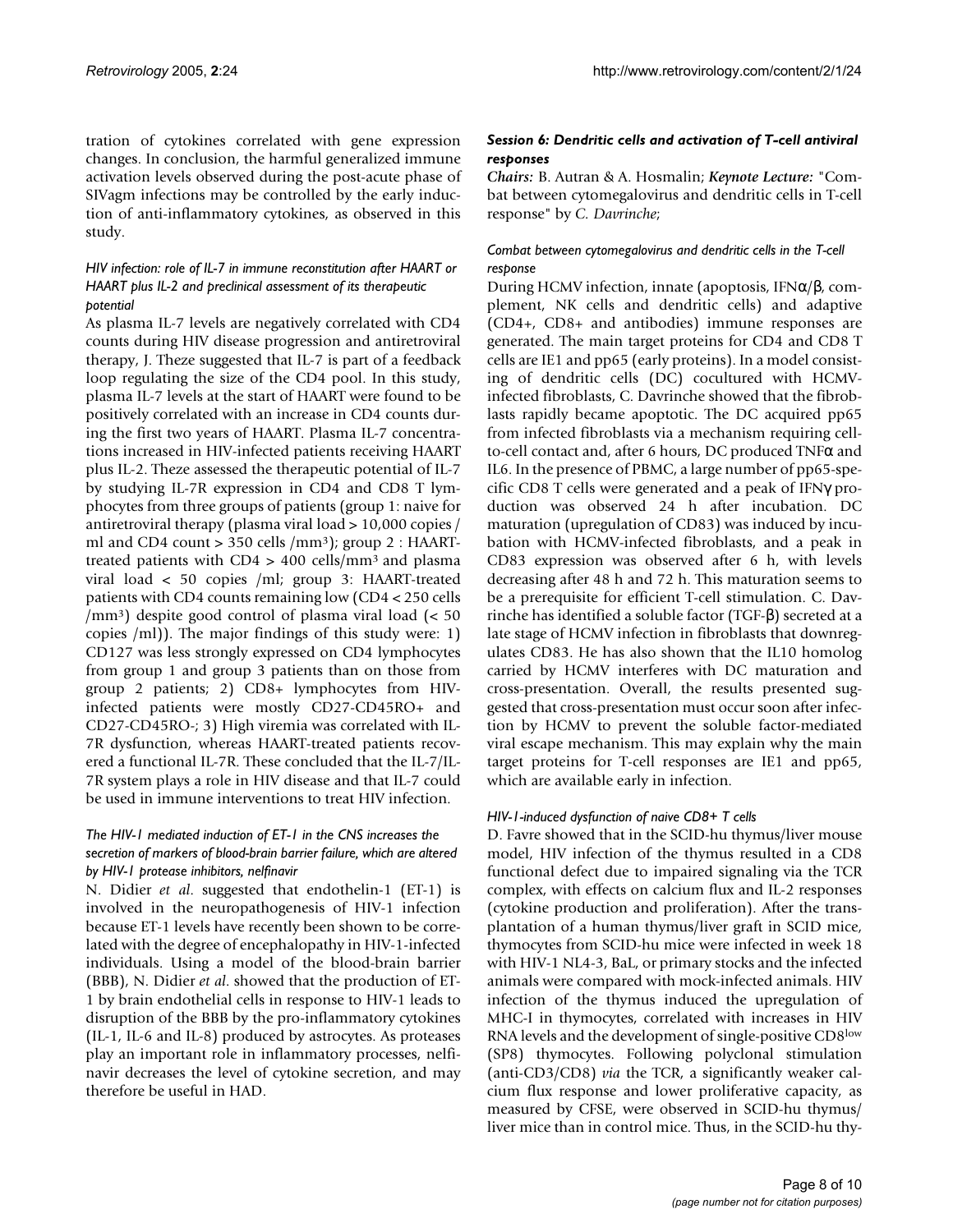mus/liver mouse model, HIV infection results in the selection of CD8low T cells with defective calcium flux signaling. Favre also presented data concerning the activation status of circulating CD8<sup>+</sup>T cells from 40 HIV-1 infected patients at various stages of the disease. In patients with progressive disease, a decrease in CD8<sup>+</sup>naive (CD45RA<sup>+</sup>CD27<sup>+</sup>) T-cell counts was observed, with low levels of CD8 expression, associated with chronic immune activation, as assessed with the CD38 marker. A dysfunction in calcium flux and IL-2 responses is also observed in patients with progressive HIV disease. In conclusion, the CD8low T cells observed after experimental HIV infection of the thymus and in the peripheral blood of patients with progressive HIV disease seem to display MHC-I upregulation and defect in signaling across the TCR, associated with chronic immune activation (CD38). Fabre suggested that the higher density of MHC-I on cells in the thymus might lead to high-avidity interactions with TCRs on developing thymocytes and hence to supranormal levels of negative selection, but it remains unclear how these CD8<sup>low</sup> T cells are generated. Such dysfunctional CD8low T cells would contribute to the profound immunodeficiency associated with HIV disease progression.

#### *Role of HIV-1 Nef in viral replication in lymphocytes*

The results presented by Nathalie Sol-Foulon demonstrated a requirement for ZAP70 for efficient HIV replication in Jurkat cells and the severe impairment of replication in Nef-deleted virus in Zap-deleted Jurkat cells. In these experiments, Jurkat cells or PBLs were infected with a wild-type HIV or Nef-deleted HIV and stimulated by PMA iono or superantigen. IL-2 production was then evaluated. Sol-Foulon showed that HIV infection increased activation (as assessed by determining IL-2 production) in response to T-cell stimulation *via* the TCR or the MAP kinase signaling pathways. Infection with wildtype HIV or Nef-deleted HIV had no significant effect on IL-2 production (53% and 43%, respectively) so Nef does not significantly affect this process. The absence of ZAP70 is known to cause a major defect in the TCR. HIV replication is strongly affected in Zap-deleted Jurkat cells but it is unclear which step of the viral cycle is affected and the effects of Zap on viral replication in primary T cells and the links between transduction pathways and HIV replication are unknown: Sol-Foulon is currently investigating these aspects.

#### *The extent of CD4+ T cell apoptosis during primary SIV infection is predictive of the rate of progression to AIDS*

J. Estaquier showed that the rate of CD4+ T-cell apoptosis was correlated with subsequent viremia levels whereas levels of CD8+ T cells were not. In rhesus macaques experimentally infected with the pathogenic SIVmac251 isolate, peak numbers of apoptotic cells in the lymph node T-cell areas were significantly higher in future rapid progressors than in the slow progressors during the first two weeks of infection. No correlation was found between the rate of viral replication within lymph nodes and the extent of FasL-mediated apoptosis in CD4+ T cells. The mechanism of apoptosis seems to be independent of the caspase and AIF pathways. The role played by mitochondria was also evaluated in SIVmac251-infected macaques and the results presented indicated that the Bak gene is involved in SIV-mediated CD4+ T cell apoptosis. Estaquier concluded that memory T cells are lost early in infection and that levels of apoptotic CD4+ T cells are predictive of disease progression.

#### *A T-cell based HCV vaccine capable of blunting acute viremia and protecting against acute and chronic disease induced by heterologous viral challenge in chimpanzees*

Alfredo Nicosia presented his results for HCV-vaccination with an MRK adenovirus at weeks 0 and 25 and a DNA EP boost in week 35. Chimpanzees were challenged with a heterologous virus in week 49, and the vaccination was shown to have elicited potent, broad-range and durable effector T-cell responses. The immunogen used was from a non structural region of HCV corresponding to genotype 1b, the most frequent strain in USA and Europe. The challenge involved H77, corresponding to a genotype 1a. In this study, five animals were vaccinated and five others received the control vector. Specific IFNγ-CD8+ responses were maximal in week 37, after the booster. Polyspecific HCV- CD8+ responses were detected in peripheral blood and in the liver. These specific immune responses, induced by vaccination, were also elicited by the with challenge strain, demonstrating cross-reaction. Nicosia showed that eight weeks after challenge, viral load in vaccinated animals was less than one hundredth that in control animals (*P* = 0.009). He also demonstrated an absence of liver damage in vaccinated animals, whereas ALT and GGT levels were high in control animals. He concluded that this vaccine can prevent hepatitis and protect animals against chronic infections caused by heterologous viruses.

#### *Cross-presentation by dendritic cells of HIV antigens from live infected CD4+ T lymphocytes*

e Hosmalin showed that dendritic cells (DC) can capture, and cross-present to specific-CD8+ T cell lines, HIV antigens from live, infected cells as efficiently as antigens from apoptotic infected CD4+ T cells. When MDDC + LPS were cultured with various sources of HIV antigens (peptides from Gag, RT, free virus, CD4+ T cell lines infected with HIV) and presented to CD8+ T cell lines specific for Pol 476–484, the cross-presentation of HIV antigens from apoptotic infected CD4+ T cells was more efficient than direct DC infection or other sources of HIV antigens. Hosmalin also presented other data, showing that similar lev